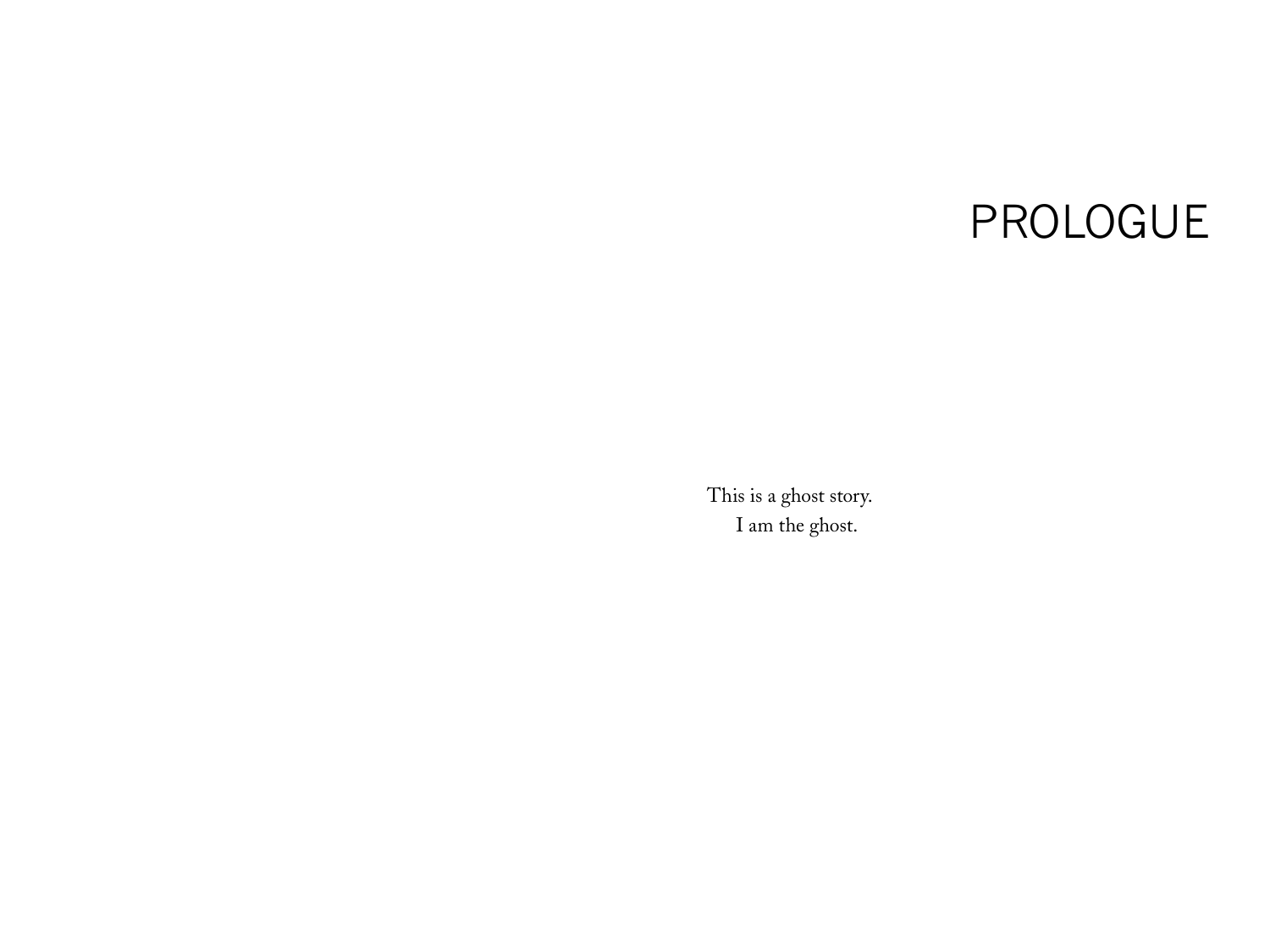I wake up falling. I am falling fast, away from myself, but when my body should slap against the ground, it isn't the ground at all, but black water that swallows me whole, and the last thing I see is my own face staring up at me before the water sucks me down.

I have the weirdest dreams when I'm sober.

I wake up listening. I hear the Tick come into my bedroom, and I know when I open my eyes, I am going to see him kneeling by my bed, wearing his Halloween vampire teeth and smelling like little-boy sleep, wetlipped with stifled laughter, waiting for me to wake up and pour him a bowl of Cap'n Crunch for breakfast. He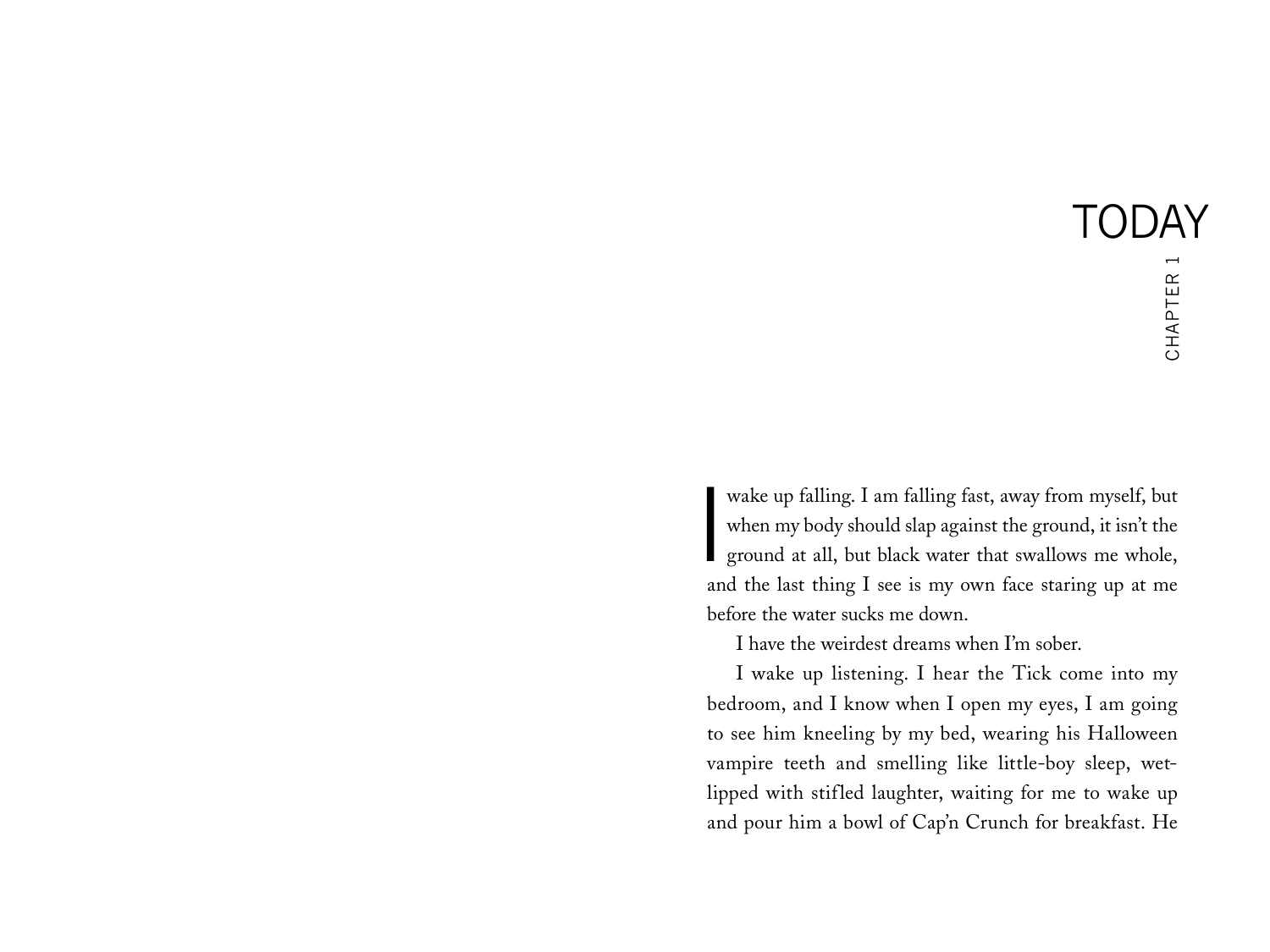will poke me and whisper, "Nan, are you dead again?"

I wake up freezing, and now I am getting tired of this and want to wake up for real. This dream isn't even a dream; it's a memory in the shape of a dream. I am at the deep end of a drained pool in Connecticut. It's early spring, and I am freezing. I've slept on a long patio-chair cushion covered with flowers the color of orange sorbet. There's a matching cushion on top of me; a stiff, unforgiving blanket. I blink my eyes against the too-bright sky. It smells like dead leaves and cold and something else. My feet lie in an ice-crusted black soup of rotting things. I roll over on my side and try to throw up, but there's nothing in my stomach. From the look of the mess next to me, I lost it all last night.

I will never, ever drink again.

I think I might still be drunk.

*Nan!* Seemy yells, laughing, from over the side of the pool. She's wearing a Santa hat that's too big for her little pixie head. *What the hell! Patrick told you to sleep in his sister's room!*

I push the cushion off and sit up. What feels like a tsunami-size wave of dizziness crashes over me, and I close my eyes before it can flip me upside down and drown me. When I open my eyes I am staring at my hands in my lap. They are red with cold, except for my knuckles, which are chapped and white.

*Nan!* Seemy yells again, not laughing this time.

*Who's Patrick?* I finally ask, pulling my feet out of the water and shaking them off.

## *I am.*

I look up, and the kid is vaguely familiar, with the sort of stupid face Seemy always falls for. *Ugh,* I groan aloud when I recognize him*. That kid?* I remember him from last night, this douchy kid from the suburbs that Seemy insisted we bring back to the carriage house. She threw a freaking tantrum when Toad and I, in a rare moment of agreement, told her the carriage house was supposed to be just for us. The three of us argued about it while Patrick waited across the street, trying not to look alarmed at the fact that his hook-up location was being decided by committee. It ended with Seemy getting her way because she said, *Fine, me and him will just go someplace else,* which was shocking because I don't think Toad or I ever considered that her leaving was even an option. The fear of her just walking away felt silver and sharp, with a blade that was bigger than my body could take. So we all went to the carriage house. We climbed the iron gate and then rubbed the rust off on our pants as we stole across the muddy lawn in the dark. We turned sideways to squeeze between the barn-style wooden doors. I hoped Patrick would get stuck and then hated him for slipping through so easily. Work on the place had stopped before they even tore out the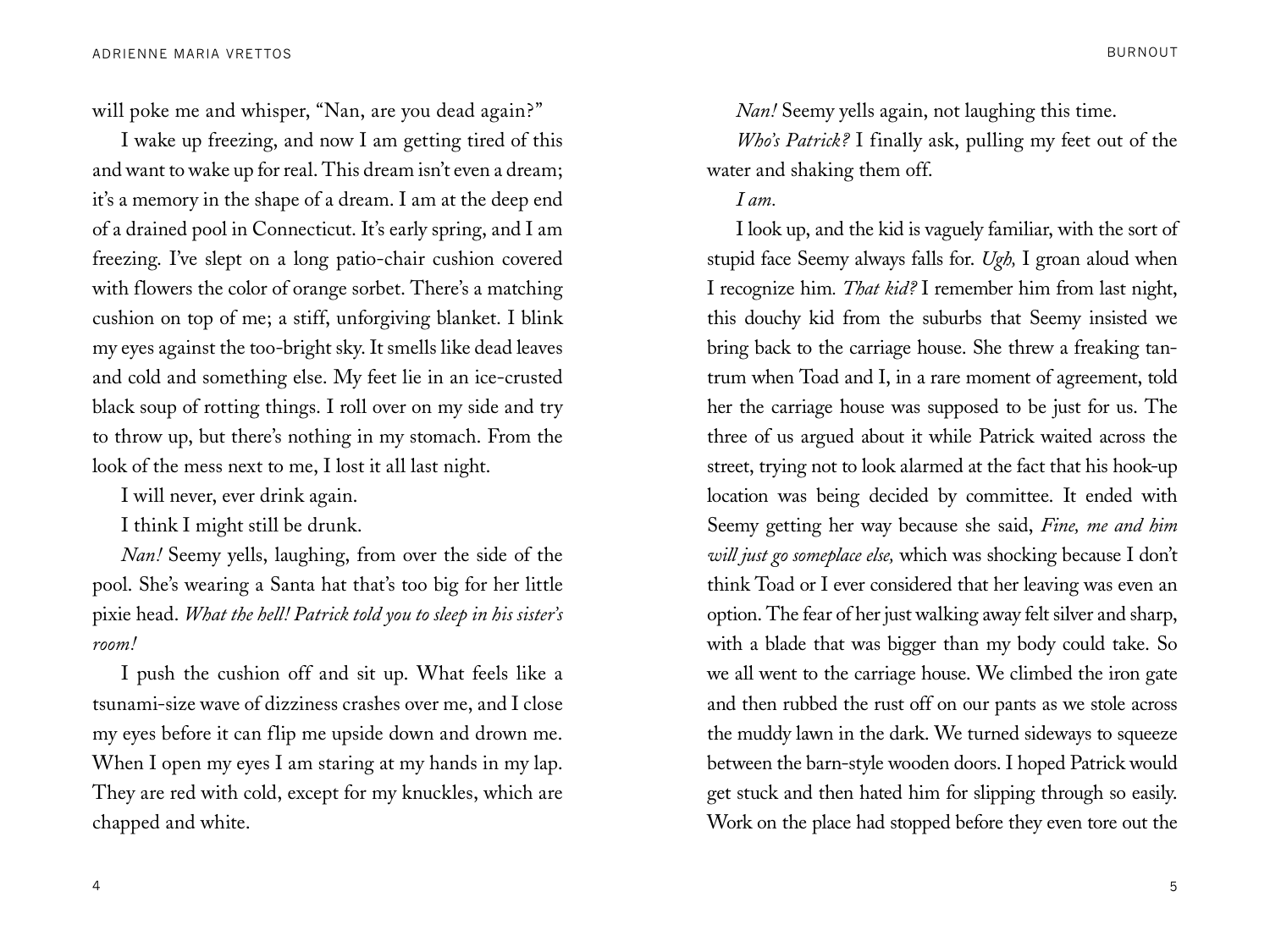stalls, and the three of us had set up a little living room in the one that stunk the least. That's where Toad and I went, to sit on milk crates and turn on the battery-operated lamp we'd stolen from Eastern Mountain Sports. We made Seemy leave us the bottle of vodka mixed with orange juice before she and Patrick climbed up the ladder to the hayloft. It was just Toad and I downstairs, and he turned on some music, which was good because Toad and I hate each other and I didn't want to have to talk to him. The floor upstairs creaked and he and I avoided looking at each other. Then, even though the music was on, we heard Seemy moan really loud and then laugh, and Toad stood up so fast he knocked over the milk crate. *I'm going,* he said. *Stay and listen if you want*. He turned off the music. *There, now you can hear even better.* I watched him slip between the doors into the night and wondered what I should do. I wished I wasn't so drunk. I wished I could just stand up and walk out and go home, but I knew I wouldn't because that would mean leaving Seemy with some douchy kid from the suburbs. A couple minutes later Seemy called down from the hayloft that it was too cold and Patrick's parents were away for the weekend, and that's how I ended up in the bottom of a drained pool in Connecticut.

And now Patrick is looking down at me, sick with panic. *My parents and sister are coming home early. You guys have to leave,* he says*.* I keep sitting, keep looking around

me, wondering where I put my stuff. *Seriously*, Patrick calls down, *you guys have to leave*.

## I sigh. *Fine.*

Patrick and Seemy look into each other's eyes, blush, look down at their shoes. Then Seemy moves her head a little so she catches his gaze, lifts his chin with the tip of her pointer finger. They kiss. Seemy does that little moaning sound in her throat that drives the boys wild. I think maybe they can feel the vibrations on their tongues.

I climb out of the pool. The aluminum ladder is breaking away from the side, so with every step it pulls back, letting loose a spray of cement that rattles down to the bottom. *Let's go*, I say, looking away as they kiss again.

*See ya,* Patrick says to me.

I say, *I just have to get my stuff*.

His face changes. I see Seemy already has her bag. *You have to go over the fence*, he says, pointing to the white picket fence that lines the far side of the backyard. Between us and the fence there's a football field's worth of brown lawn, which I imagine magically turns into a lush green carpet with the *ch-ch-ch* sprinkler sound of springtime in the suburbs. There's a pool house, which, if I had a brain in my head, I would have slept in. Patrick nudges me, keeps pointing. *Just climb over the fence. That's all you have to do. Just climb the fricking fence, okay?*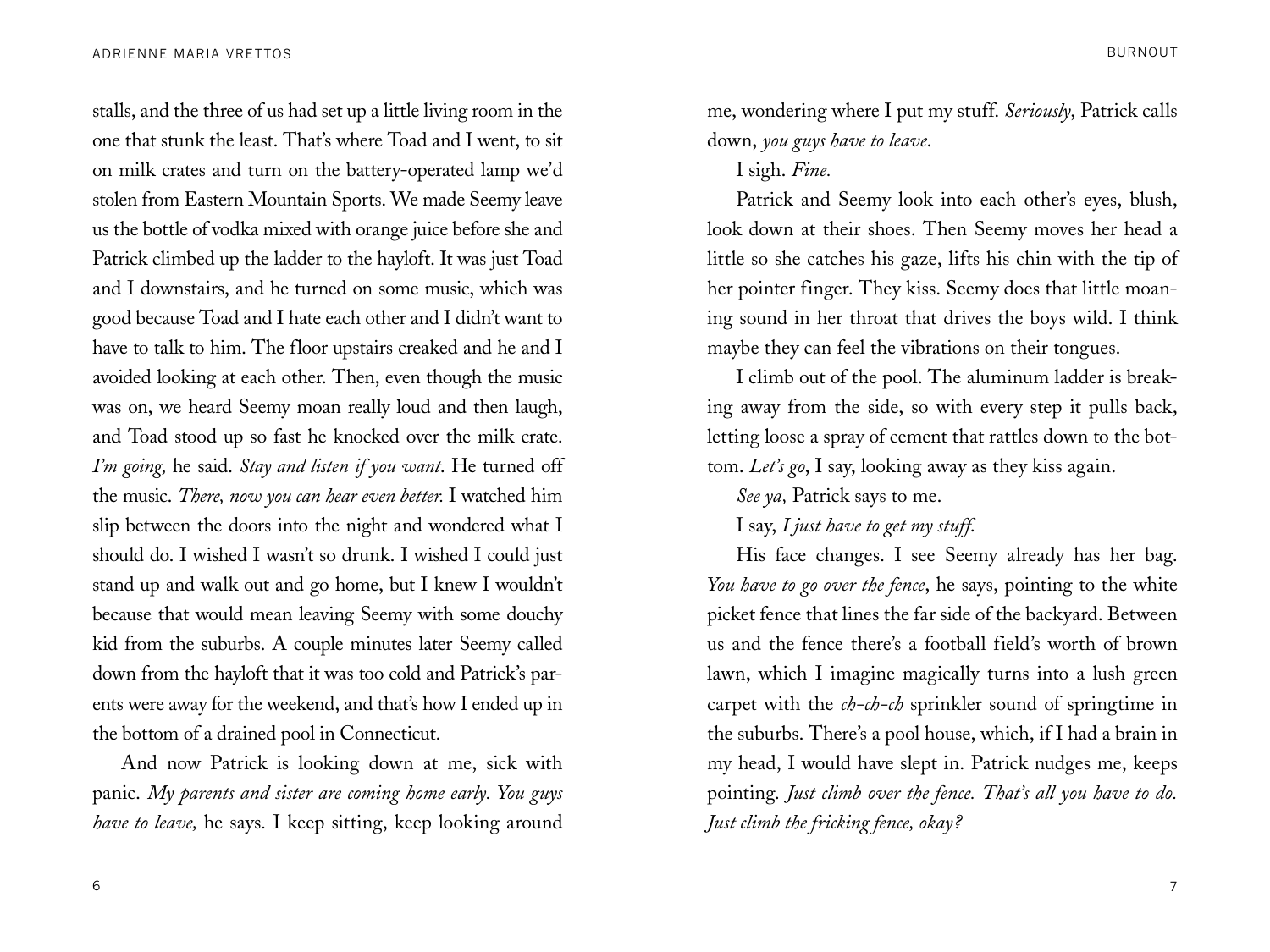I run my hand through my knotted hair, pull my long, multicolored mane over my shoulder, hold out the ends and study the stripes of pink and green. *I need to get my stuff inside*, I say again, waiting a moment before I level my gaze at him. I tower over him. He has to look up. His mouth twists a little. *What?* I tease. *You don't want your parents to meet me?* He shrugs. I clack my tongue ring against my lip ring a few times, grinning as he flinches.

There's a cold gust of wind, and I don't want to be standing here anymore in wet boots, with vomit breath and a crick in my neck. My anger feels liquid and hot, gushing into my lungs like water, billowing and blooming like black roses. I hate Seemy for dragging me out here with her last night and hate myself for coming. We both knew I wouldn't let her go alone.

*Come on, Nan*, Seemy says, *let's just go*.

I look at her. *Are you kidding? Seemy, how am I going to get on the train? My wallet's inside. My phone. I can't. I need my stuff.*

But she keeps pushing me. *He'll send it to you,* she says. *Yes, yes*, he assures me, *I'll send it to the address on the license.*

*I'm not from the suburbs,* I snap. *I'm a New Yorker. I don't have a license.* I'm embarrassing Seemy, adding an unfortunate postscript to her hookup. Patrick goes really pale, and I see him looking over my shoulder, to the driveway, where a car is slowing.

He yells, *Go!* And Seemy gets pissed because he won't kiss her good-bye, and then she and I are climbing over the white picket fence. These suburban assholes can't built a fence for shit because as soon as I start climbing, the thing starts creaking and leaning, and by the time we're to the top it's almost flat on the ground. Before I run after Seemy, I jump on the fence a couple times to make sure it's good and busted and Seemy is calling back to me, *Jesus, chill out, Nan, I'll buy your stupid train ticket!* And then we're running down this random street flanked by the sort of houses you see in real estate commercials, and my boots are chafing my skin and I think I might get sick again.

At first, when Seemy sees that I'm turning around and jogging toward Patrick's driveway, she chases me, tries to grab my hair to stop me. *He'll get in trouble! Nan! Seriously!*  But then she stops chasing me and hides behind one of the neighbors' trash cans and waits for me while I ring Patrick's doorbell and tell his mom, who has the stupid face he does, that I left my stuff inside.

I go back to get Seemy a couple minutes later. She's still crouching behind the trash can, and she looks up at me like she could kill me. *What the hell, Nan?* she says. *You probably got him in so much trouble!*

*What do you care?* I ask. *You're never going to see him again.* She shrugs and stands up, crossing her arms. *Whatever.*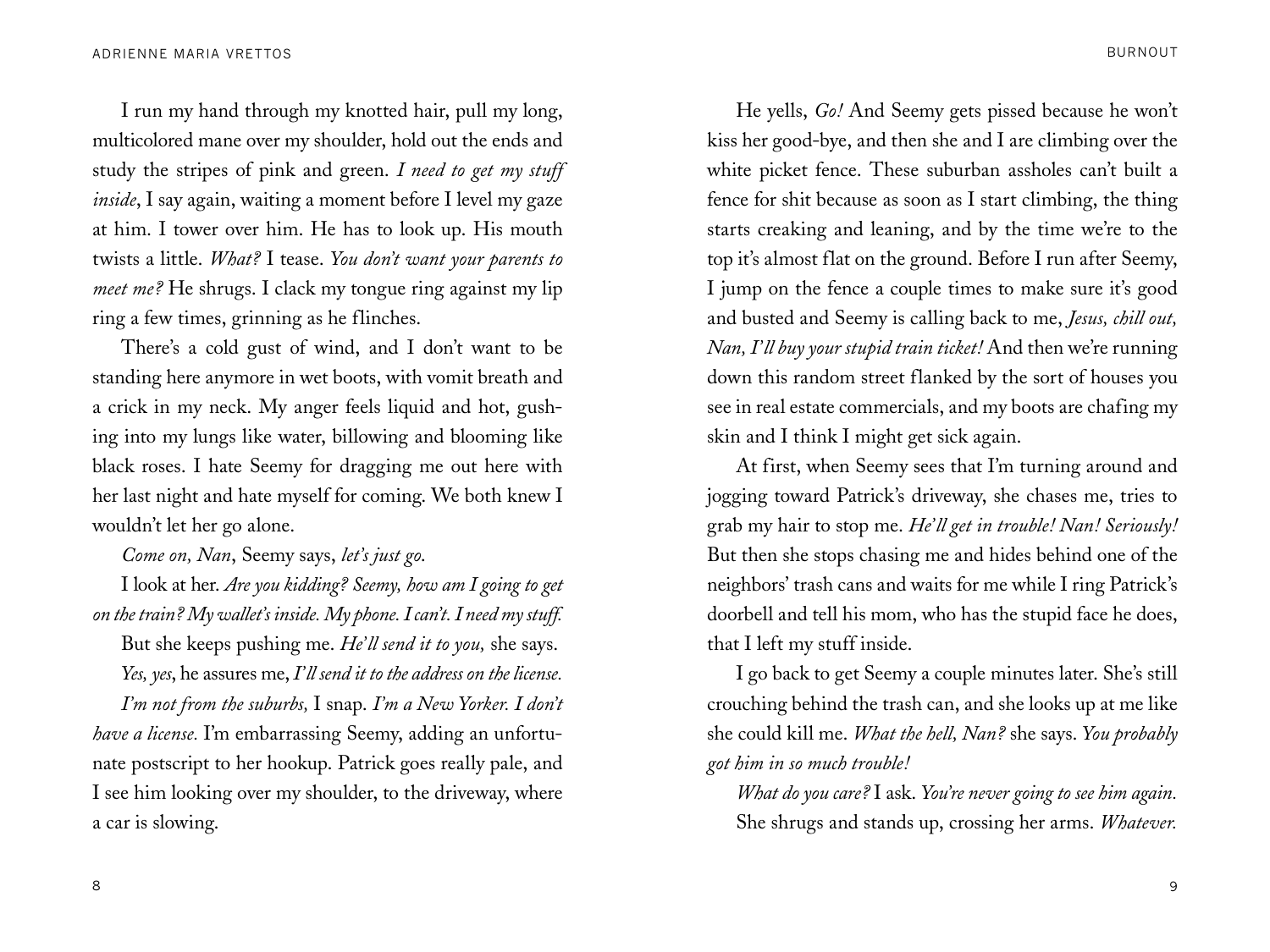I start walking. *Where are you going?* she calls after me. I turn around, keep walking backward. *Train station. Where do you think? That's, like, a mile away,* she whines. *It's freezing! What were you planning on doing?* She shrugs again. *I could call Toad, see if he can borrow a* 

*car and come get us.*

I stop walking. *Seemy, that's just cruel.* She tries to hide her smile. *What?*

*The guy's obviously in lust with you, and you're going to make him find a car, drive to Connecticut, and pick you up from your one-night stand?*

Seemy laughs. *Maybe? He'd do it.* She looks at me, and I know what she's thinking. She's thinking I'd do it too. She's thinking if she called me and asked me to find a way to Connecticut, I'd get my dad to drive out here in his truck and pick her up.

*Just because he would do it doesn't make you any less of an asshole,* I tell her.

*Fine,* she snaps. *We'll walk.*

And we do.

I buy a travel toothbrush set from a vending machine at the train station and use the whole mini tube of toothpaste trying to brush the vileness out of my mouth in the

bathroom. There's a cafe at the train station but it's closed because it's Sunday, so we're left shivering on the platform with vending machine Cokes and Doritos for breakfast. Seemy ignores me. I pretend not to care. I pretend that I'm ignoring her too, even though I'm really waiting for her to stop looking right through me as she looks down the track for the train. I hate it when Seemy's mad at me. It makes me wish I could fly away from myself, away from this body that is an open sore for her salted anger, this body that changes without her love. But I can't fly away. I stand next to her and grow larger and uglier and stupider every minute she ignores me. It is good she's not looking at me. I don't want her to see what I really am when I'm not disguised by her friendship. At moments like this it seems inconceivable that she is the same person who presented me with a little homemade book with a hand-sewn binding called *My Friend Nan* on my birthday, or who wiped away my tears

real dad is, or who told me I wasn't really all that big. I'm not even sure if she's going to sit next to me, but she does, and she puts on her headphones right away so I put on mine. I peel off my boots and wet socks and slip my gloves on my feet to keep them warm. I sit cross-legged, my feet finally warming under the heat of my thighs, and I don't care that my knee is practically in Seemy's lap. We don't talk the whole

and hugged me when I cried about not knowing who my